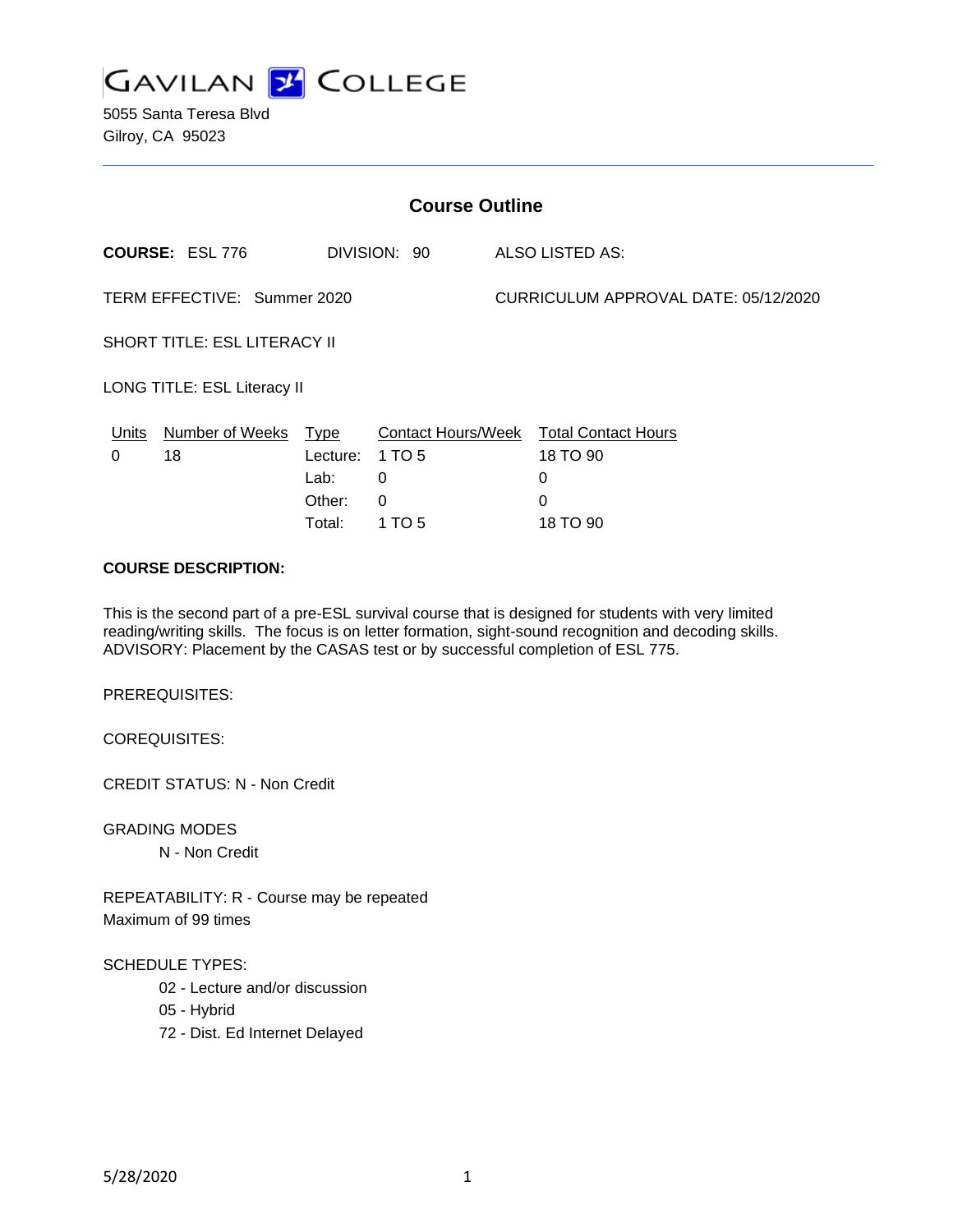## **STUDENT LEARNING OUTCOMES:**

By the end of this course, a student should:

1. Form the alphabet with more ease.

2. Decode one and two-syllable words

3. Recognize simple, common vocabulary used in familiar topics such as family, health, feelings, time and money

4. Write simple sentences, questions, and answers about aforementioned topics

5. Employ vocabulary from topic areas to have conversation

### **CONTENT, STUDENT PERFORMANCE OBJECTIVES, OUT-OF-CLASS ASSIGNMENTS**

Curriculum Approval Date: 05/12/2020

2-10 Hours

CONTENT: Students will review formation of the alphabet, sound-symbol association and decoding of simple sentences.

HOMEWORK: Students will

do workbook exercises to review and practice writing letters and decoding and reading simple sentences. STUDENT PERFORMANCE OBJECTIVES: Students will form letters and decode simple sentences.

3-15

**Hours** 

CONTENT: Students will practice working with time. They will say numbers in English. They will tell time in English.. They will read and write expressions of time such as "What time is it?," "

What time do you ??"

HOMEWORK: Students will do workbook exercises to practice reading and writing about time expressions. STUDENT PERFORMANCE OBJECTIVES: Students will tell time and read and write

time-related sentences.

3-15 Hours

CONTENT: Students will practice saying numbers in English in order to count and handle money. They will give the names of coins and dollars. They will use

expressions such as "How much ?? "How many ?" to ask about cost or what people have.

HOMEWORK: Students will do workbook exercises to practice using and talking about money.

COURSE OBJECTIVES: Students

will ask, read, and write about money use.

3-15 Hours

CONTENT: Students will discuss feelings. They will use the verb "to be" and adjectives to describe state of being.

HOMEWORK: Students will do

workbook exercises to practice reading and writing about their feelings.

STUDENT PERFORMANCE OBJECTIVES: Students will report, in written and oral form, their feelings or those of another classmate or

other person.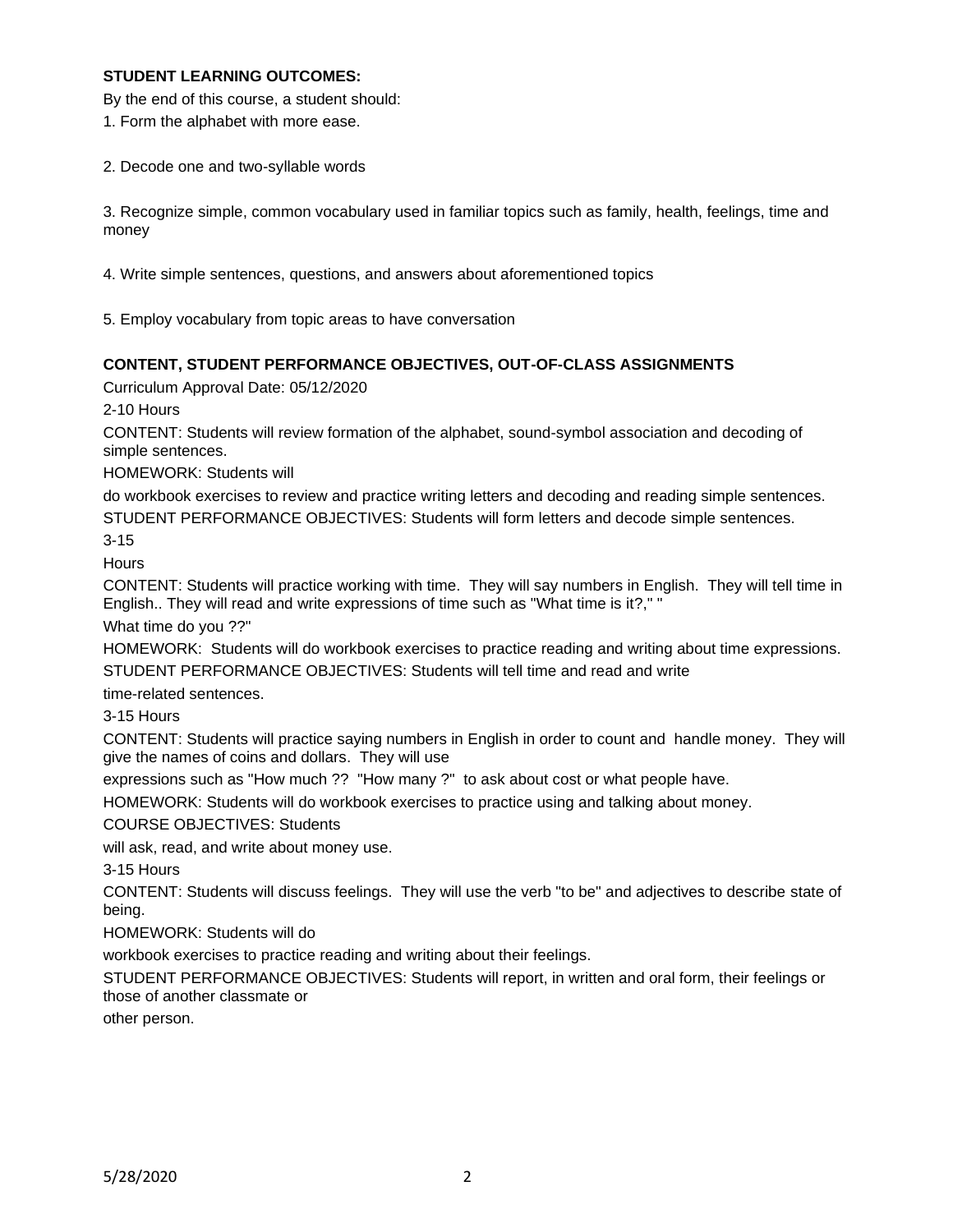3-15 Hours

CONTENT: Students will talk about family. They will use the verb "to be". They will employ vocabulary to explain marital status and kinship.

HOMEWORK: Students will do

workbook exercises to practice reading and writing about family.

STUDENT PERFORMANCE OBJECTIVES: Students will use the verb to be to speak, read and write about the family.

3-15 Hours

CONTENT: Students will work with the topic of health and the body. They will practice the words for body parts. They will use the verb "to have" to read, write and talk about simple common ailments, such as "I have a

cold," " I have a toothache."

HOMEWORK: Students will do

workbook exercises to practice reading and writing about health and the body.

STUDENT PERFORMANCE OBJECTIVES: Students will use the verb "to have" to read, write and talk about simple common ailments.

1-5 Hours

### **METHODS OF INSTRUCTION:**

Activities: copy work, dictation, picture to word association, sound to symbol association, group and individual reading and writing. Use of flash cards, matching games, sentences and dialogues. Instruction: pair and individual work, choral, round robin, cooperative learning.

### **OUT OF CLASS ASSIGNMENTS:**

Required Outside Hours: Assignment Description: Homework assignments.

## **METHODS OF EVALUATION:**

Skill demonstrations Percent of total grade: 100.00 % Classroom exercises, homework assignments, quizzes, and tests.

## **REPRESENTATIVE TEXTBOOKS:**

Recommended Representative Textbooks Bitterlin and Johnson. Ventures Basic and Literacy Workbook. Cambridge University Press,2013. Or other appropriate college level text Reading Level of Text, Grade: ESL Literacy level 2 Verified by: Nicole Cisneros Jenkins and Johnson. Stand Out Basic. National Geographic,2016. Reading Level of Text, Grade: Literacy Verified by: Nicole Cisneros